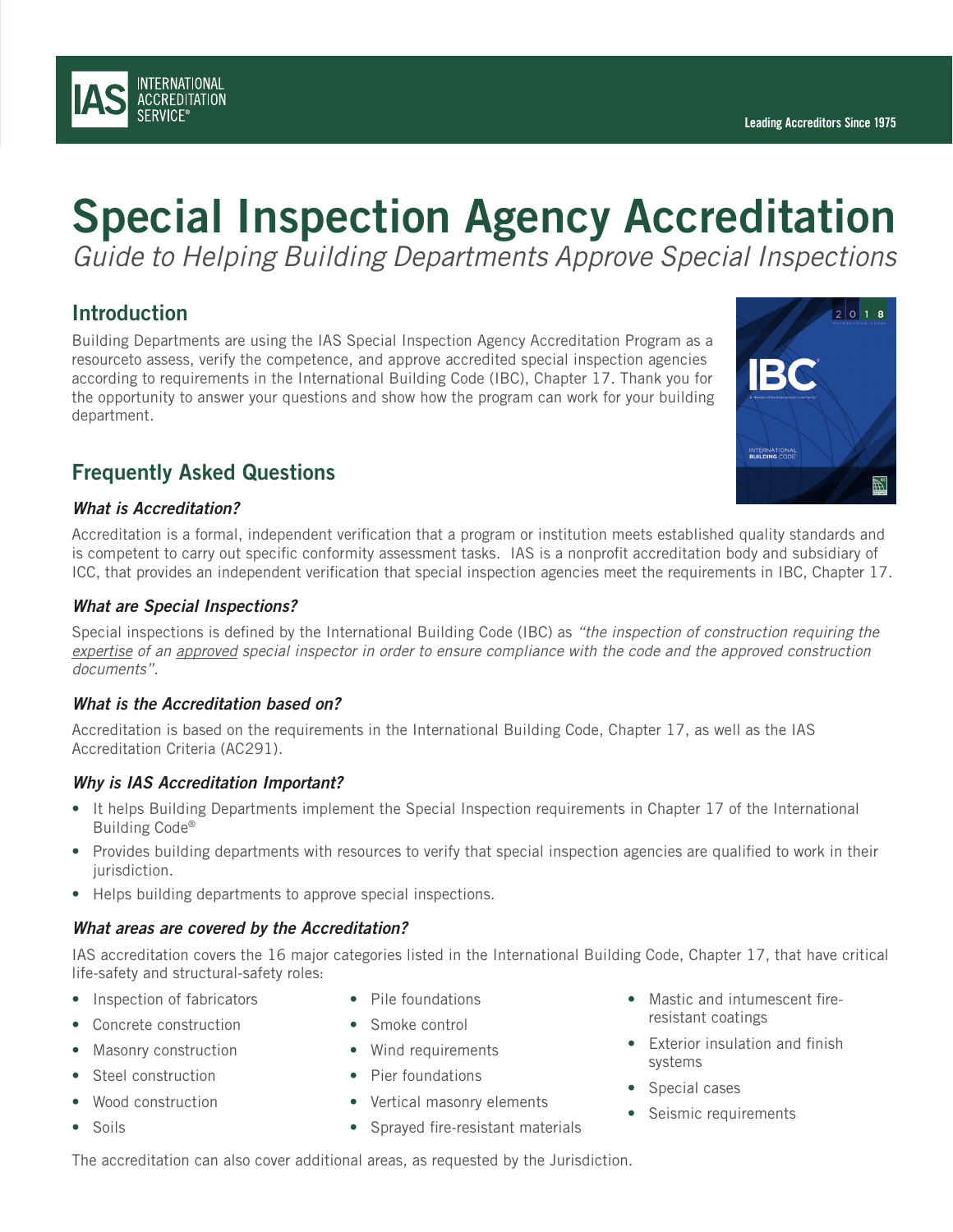

### *Does accreditation cover both the inspectors and the inspection agency?*

Yes. While IAS accreditation is issued to the special inspection agency, it also includes an assessment of the inspector performance, qualifications, training and experience. The agency is assessed based on requirements in *IBC Section 1703 Approvals and IAS AC291*, to ensure it is independent with no conflicts of interest, that it has adequate equipment, procedures for conducting inspections and report writing, handling complaints, etc.

### *What are examples of things IAS assessments have found?*

- Lack of daily reports
- Workmanship being performed without oversite (continuous inspection required)
- No nonconformance logs
- Welding in lieu of bolting

### *What does it cost Building Departments to use the program?*

There is no cost for building departments to use the IAS Special Inspection Agency Accreditation Program.

• No verification of welder

• No fireproofing inspections

• Certificate of conformance for bolt and weld electrode (traceability)

certifications

# New York City Requires Accreditation

In 2013, the New York City Department of Buildings (NYCDOB) started requiring special inspection accreditation for agencies that perform work in a Class 1 category. The Class 1 category may conduct inspections on any project. Agencies that are not accredited are not be allowed to inspection major buildings. IAS worked with the NYCDOB to create and rollout the special inspection agency accreditation program.

### *Language in the NYCDOB Special Inspection Program states:*

NEW YORK CITY **BUILDING CODE** 

*"Special Inspection Agencies must obtain accreditation for all Class 1 inspections. Class 1 Special Inspection Agencies must be accredited by the International Accreditation Service, Inc. (IAS) or an equivalent accreditation agency…."*

# San Luis Obispo County (California) Accepts IAS Accreditation

The County of San Luis Obispo (California) Department of Planning and Building program for approving special inspections includes IAS Special Inspection Agency Accreditation as an option.

### *Language in the County of San Luis Obispo Department's Special Inspection Program states:*



*"…the agency may consider the International Accreditation Service (IAS) Special Inspection Agency Accreditation Program. The program requires special inspection agencies to operate under a quality management system that is documented in a manual, and also requires the agency to be assessed in the field to determine if it is competent to perform specific inspections or types of inspections. IAS accreditation is based on the assessment of a special inspection agency's inspection procedures, the competence of its inspection staff, and its reporting procedures."*



• Material test report for steel

• Improper tie-ins before concrete pour; lack of consolidation • Improper or lack of equipment at

(traceability)

job sites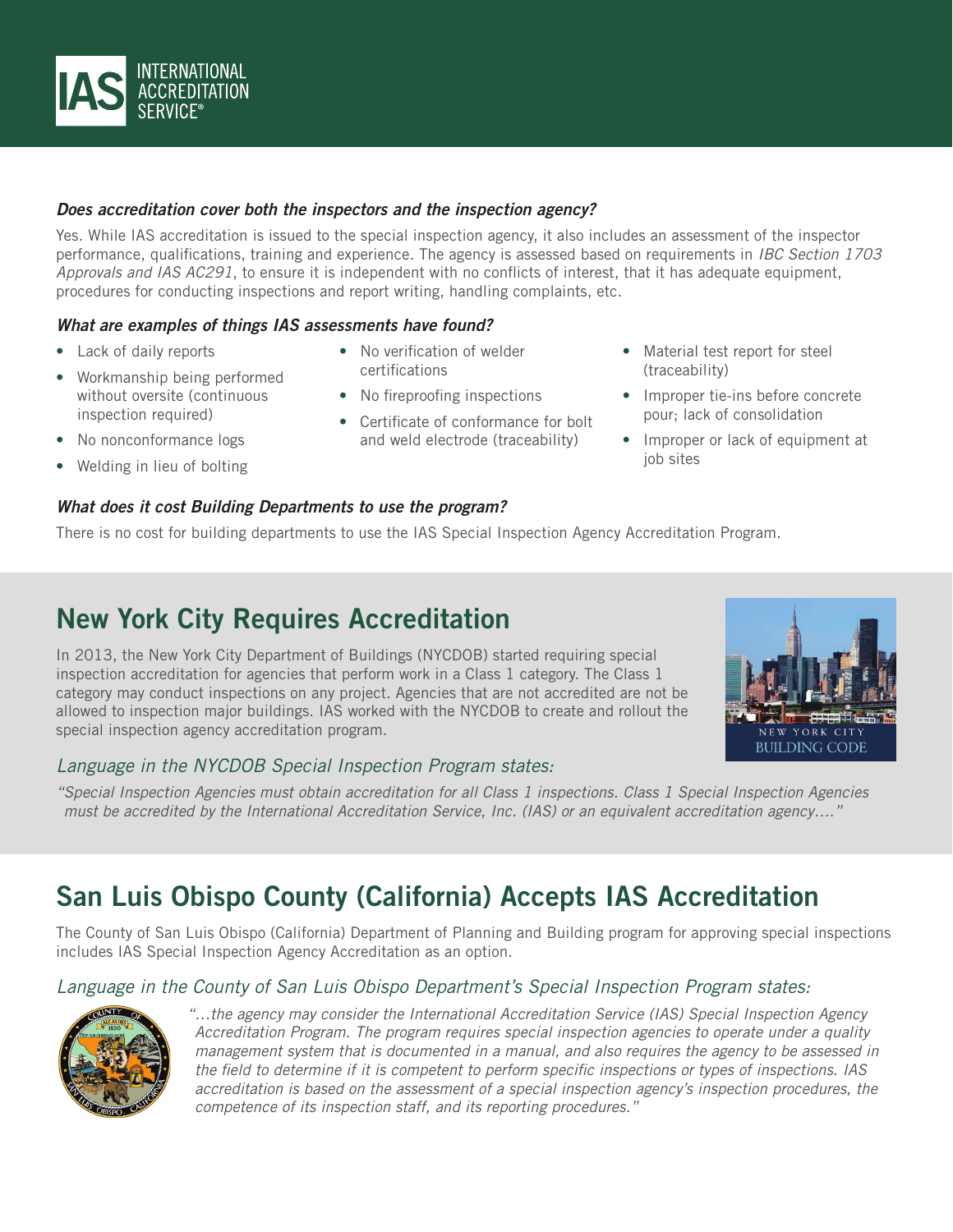## Ten Reasons to Begin using IAS Accreditation to Approve Special Inspection Agencies

- 1. Improves Safety Provides a proven program for continuous inspection of critical work to ensure construction complies with the code.
- **2.** Ensures Code Compliance IAS provides a stringent process to determine if SIAs comply with Chapter 17 of the International Building Code®.
- 3. Saves Time IAS takes the burden off the building department to make sure that SIA's are regularly assessed for quality and competence.
- 4. Standardizes Assessments All SIAs are evaluated using the same criteria and assessment process, creating a level playing field for everyone.
- **5.** Limits Liability Requiring SIAs to be accredited by IAS provides evidence of due diligence to ensure the competence of such agencies.
- 6. Easy to Use Building departments can access a list of IAS accredited SIAs on the IAS web site.
- 7. Saves Money There is no cost to building departments that participate in the IAS SIA Approval Program.
- 8. Provides Code Official Oversight All IAS accreditation programs include oversight by the IAS Accreditation Committee, Technical Advisory Committee and Board of Directors that include code official members.
- **9. Program Transparency** The accreditation program was developed and is maintained in open and public accreditation committee meetings.
- 10. Benefits Designers, Contractors and Building Owners Provides assurance for all parties involved in the project that an accredited special inspection agency is available onsite. This will aid in facilitating communication, minimizing misinterpretation, ensuring the intended structural design and building code provisions are being implemented, and helping construction stay on schedule.

## Clark County, Nevada Supports IAS Accreditation



"The International Building Code (IBC) requires you to have special inspections. The IAS accreditation requirements for special inspection agencies almost mirror the special inspection requirements in IBC Chapter 17. The IAS program covers all the qualifications, the necessary steps and procedures that we need to approve the agencies. That's one of the main reasons why we like the IAS program. We don't have to reinvent the wheel if someone is IAS accredited. The accreditation program, including your ICC certified inspectors, helps you ensure that the buildings in your community are safe and sound. The IAS accreditation program is very easy to use and serves as an extension of our department."

#### Sam Palmer, P.E., CBO

*Assistant Director, Clark County Nevada Department of Building & Fire Safety Prevention*